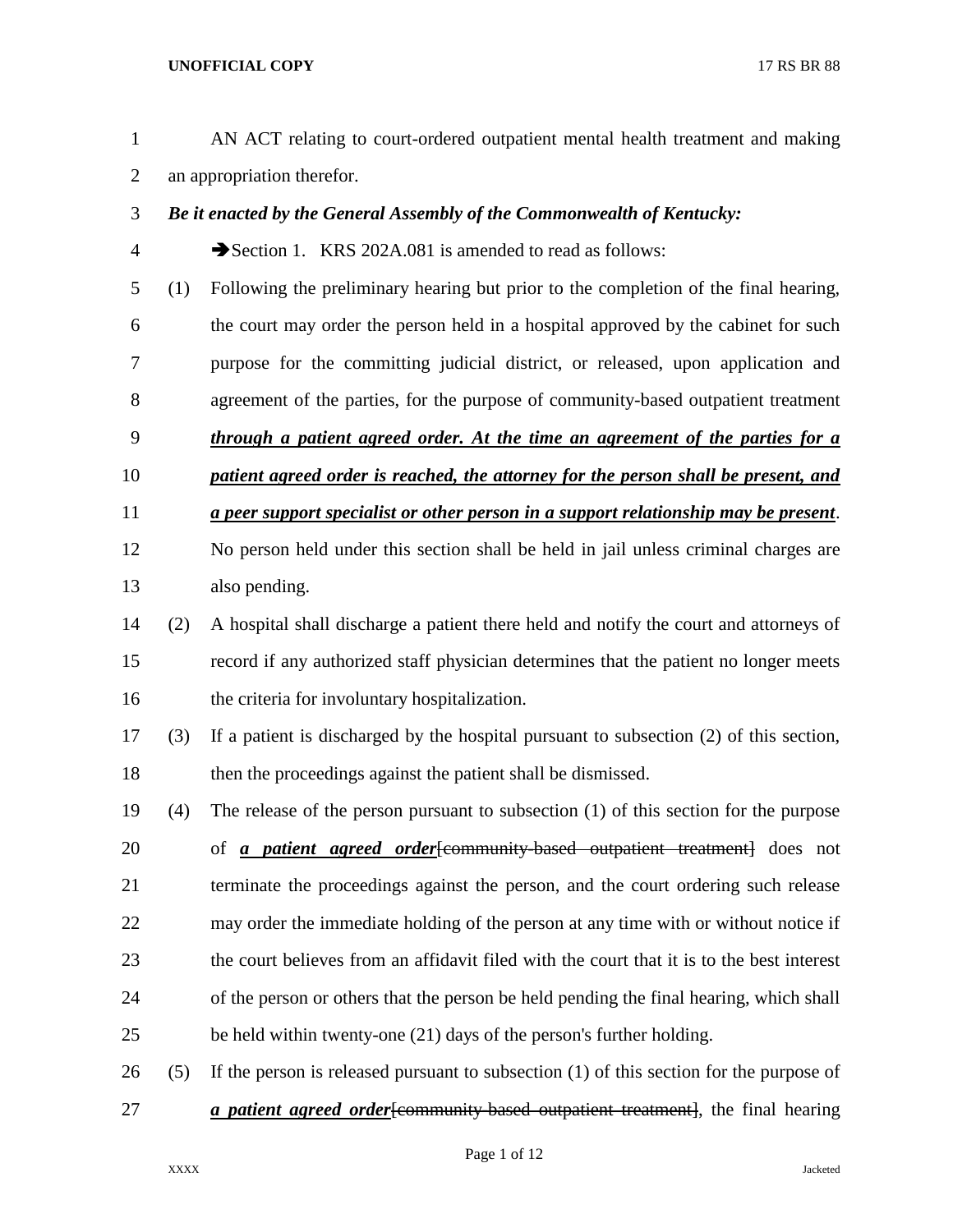| 1  | may be continued for a period not to exceed sixty (60) days if a provider of             |
|----|------------------------------------------------------------------------------------------|
| 2  | outpatient care accepts the respondent for specified outpatient treatment.               |
| 3  | Community based outpatient treatment may be ordered for an additional period not         |
| 4  | to exceed sixty (60) days upon application and agreement of the parties.                 |
| 5  | Before a person is considered for a patient agreed order, the court shall appoint<br>(6) |
| 6  | an outpatient provider agency recognized by the cabinet, which shall assemble a          |
| 7  | multi-disciplinary team. The multi-disciplinary team shall provide to the court          |
| 8  | and the respondent a proposed written treatment plan, which shall have the goal          |
| 9  | of recovery. In developing a treatment plan, the multi-disciplinary team shall:          |
| 10 | Provide reasonable opportunities for the person to actively participate in the<br>(a)    |
| 11 | development of the treatment plan and any modification thereafter, and                   |
| 12 | <i>involve any others the person requests to have participate;</i>                       |
| 13 | Follow any advanced directive for mental health treatment executed by the<br>(b)         |
| 14 | <u>person; and</u>                                                                       |
| 15 | <b>Include in the treatment plan:</b><br>(c)                                             |
| 16 | A proactive crisis plan that includes access to emergency or crisis<br>1.                |
| 17 | services twenty-four (24) hours a day and the contact information to                     |
| 18 | <i>access such crisis services; and</i>                                                  |
| 19 | Evidence-based practices. As used in this subparagraph, "evidence-<br><u>2.</u>          |
| 20 | based practices" means intervention programs, policies, procedures,                      |
| 21 | and practices that have been rigorously tested; are proven by scientific                 |
| 22 | research; have yielded consistent, replicable results; and have proven                   |
| 23 | safe, beneficial, and effective for most people diagnosed with mental                    |
| 24 | illness when implemented competently. Evidence-based practices may                       |
| 25 | include but are not limited to psychotropic medications, psychosocial                    |
| 26 | rehabilitation,<br>recovery-oriented therapies,<br>assertive<br>community                |
| 27 | treatment, supported employment, supported housing, and peer                             |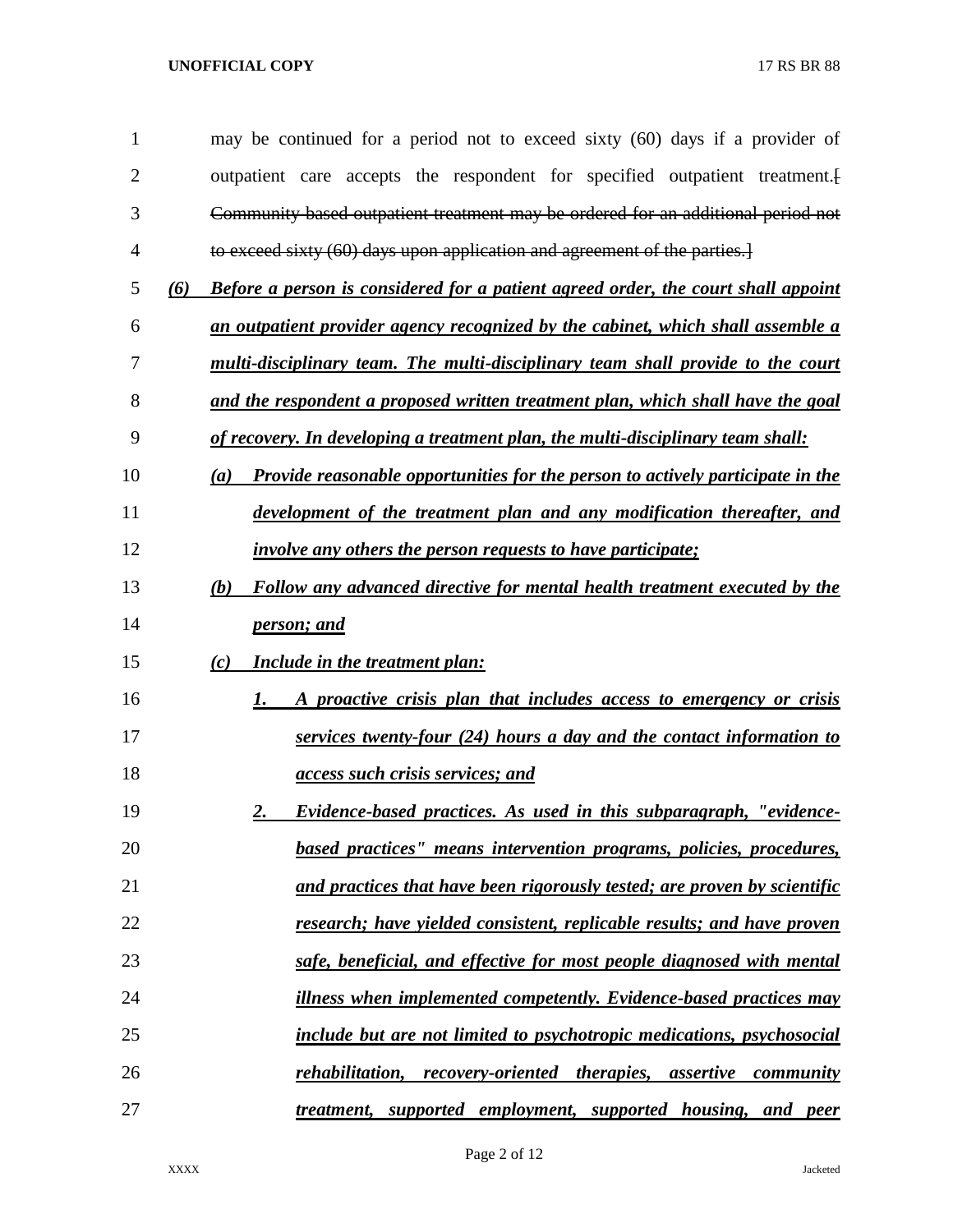| $\mathbf{1}$ |            | support services.                                                                  |
|--------------|------------|------------------------------------------------------------------------------------|
| 2            | (7)        | If the court orders community-based outpatient treatment through a patient         |
| 3            |            | <u>agreed order:</u>                                                               |
| 4            | (a)        | The order shall incorporate a treatment plan, which shall be limited in            |
| 5            |            | scope to the recommendations included in the treatment plan provided               |
| 6            |            | pursuant to subsection (6) of this section; and                                    |
| 7            | (b)        | The court shall direct the outpatient provider agency appointed pursuant to        |
| 8            |            | subsection (6) of this section to regularly monitor the person's adherence to      |
| 9            |            | the conditions of the patient agreed order and regularly report this               |
| 10           |            | information to the court that ordered the person's release. Reports may be         |
| 11           |            | provided in written format, in person, or via electronic means, at the court's     |
| 12           |            | discretion.                                                                        |
| 13           | (8)<br>(a) | A person's substantial failure to comply with a patient agreed order may           |
| 14           |            | result in the initiation of procedures under this chapter that may result in       |
| 15           |            | involuntary hospitalization, provided the criteria set forth in KRS 202A.026       |
| 16           |            | <u>are met.</u>                                                                    |
| 17           | (b)        | Initiation of these procedures shall begin upon recommendation by the              |
| 18           |            | multi-disciplinary team and by a sworn affidavit attesting that the person         |
| 19           |            | did not comply with the patient agreed order.                                      |
| 20           | (c)        | Any mental health examination required for these procedures may be                 |
| 21           |            | performed at a community mental health center, established pursuant to             |
| 22           |            | KRS 210.370 to 210.460.                                                            |
| 23           | (9)<br>(a) | A patient agreed order may be ordered for up to two (2) additional periods,        |
| 24           |            | each of which shall not exceed one hundred twenty (120) days.                      |
| 25           | (b)        | <b>Prior to the issuance of a patient agreed order for an additional period of</b> |
| 26           |            | community-based outpatient treatment, the court shall hold a hearing at            |
| 27           |            | which the attorney for the person shall be present, and a peer support             |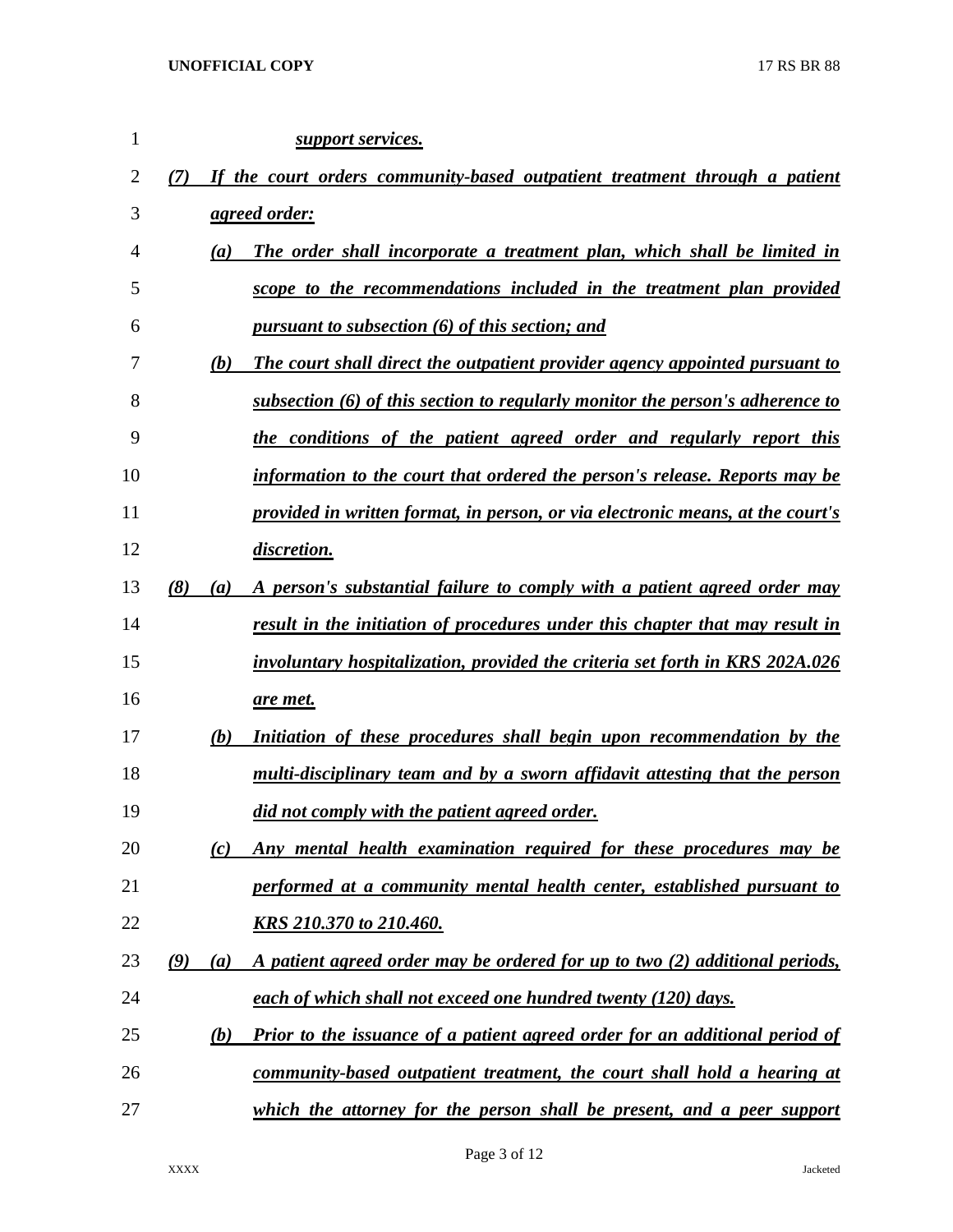| 1              | specialist or other person in a support relationship may be present. At the                 |
|----------------|---------------------------------------------------------------------------------------------|
| $\overline{2}$ | hearing, the court must find that:                                                          |
| 3              | The person has failed to adhere to one $(1)$ or more of the conditions of<br>1.             |
| 4              | <u>the prior patient agreed order;</u>                                                      |
| 5              | Continued outpatient treatment is appropriate and necessary, based on<br>2.                 |
| 6              | <u>recommendations of the multi-disciplinary team; and</u>                                  |
| 7              | The parties continue to be in agreement with the patient agreed order.<br>3.                |
| 8              | (10) For persons who are Medicaid-eligible, services for a patient agreed order shall       |
| 9              | be authorized by the Department for Medicaid Services and its contractors as                |
| 10             | <u>Medicaid-eligible services and shall be subject to the same medical necessity</u>        |
| 11             | criteria and reimbursement methodology as for all other covered behavioral                  |
| 12             | health services.                                                                            |
| 13             | A court shall report every patient agreed order for community-based outpatient<br>(II)      |
| 14             | <u>treatment to the Kentucky Commission on Services and Supports for Individuals</u>        |
| 15             | with Mental Illness, Alcohol and Other Drug Abuse Disorders, and Dual                       |
| 16             | Diagnoses established pursuant to KRS 210.502.                                              |
| 17             | Section 2. KRS 202A.261 is amended to read as follows:                                      |
| 18             | No public or private hospital, other than a state-operated or contracted mental hospital or |
| 19             | institution, shall be required to provide services under KRS 202A.008, 202A.011,            |
| 20             | 202A.028, 202A.041, 202A.051, 202A.071, Sections 4 to 14 of this Act, 202A.081,             |
| 21             | 202A.101, 202A.141, 202A.241, 202A.251, 202A.261, 202A.271, 202B.170, 202B.200,             |
| 22             | 387.540, 504.085, 600.020, 645.020, 645.120, and 645.280 unless the hospital agrees to      |
| 23             | provide the services. Any hospital shall make every reasonable attempt to cooperate with    |
| 24             | the implementation of KRS 202A.008, 202A.011, 202A.028, 202A.041, 202A.051,                 |
| 25             | 202A.071, 202A.081, 202A.101, 202A.141, 202A.241, 202A.251, 202A.261, 202A.271,             |
| 26             | 202B.170, 202B.200, 387.540, 504.085, 600.020, 645.020, 645.120, and 645.280.               |
|                |                                                                                             |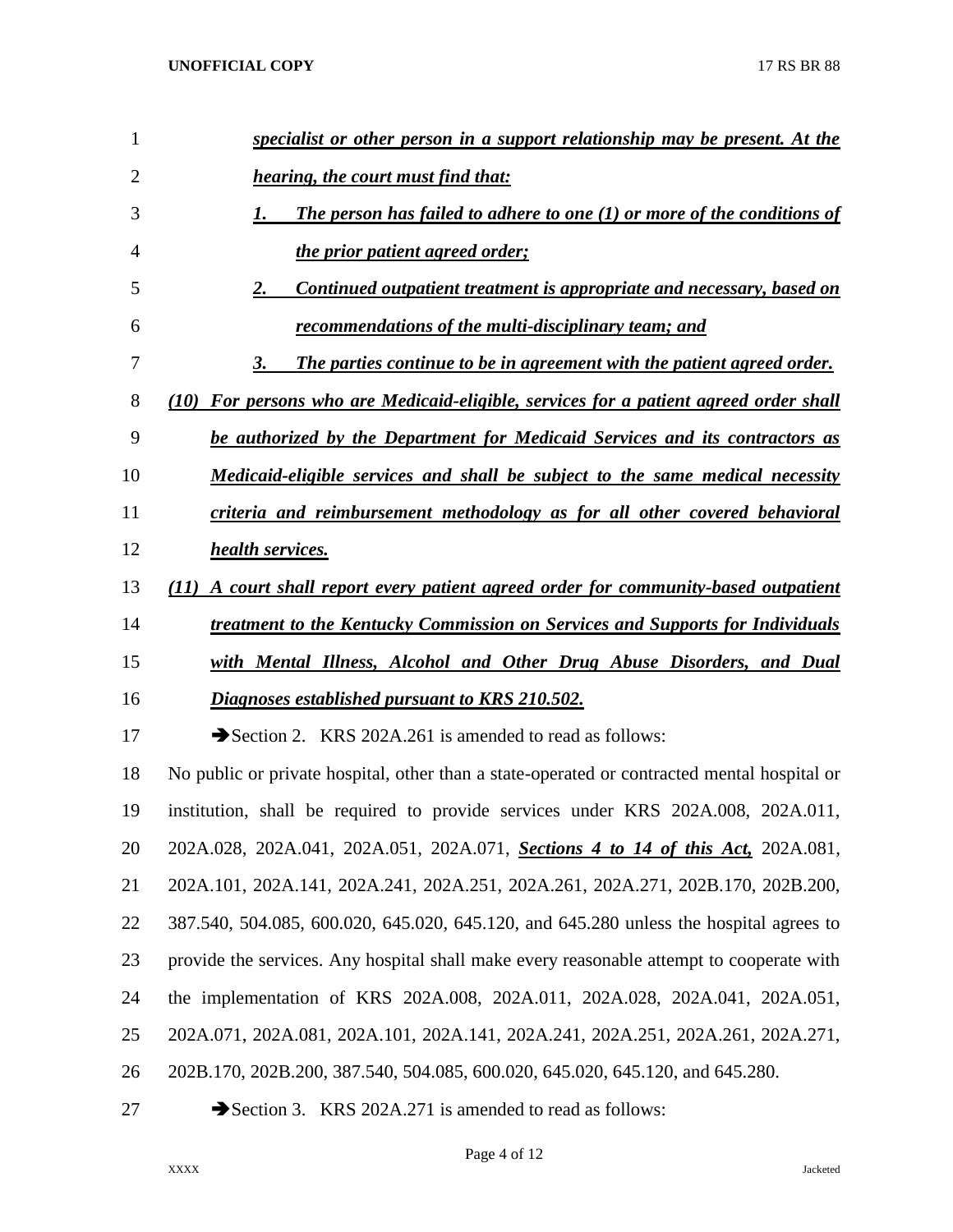| $\mathbf{1}$   | Each public or private hospital, other than a state-operated or contracted mental hospital |
|----------------|--------------------------------------------------------------------------------------------|
| $\overline{2}$ | or institution, which provides services under KRS 202A.008, 202A.011, 202A.028,            |
| 3              | 202A.041, 202A.051, 202A.071, Sections 4 to 14 of this Act, 202A.081, 202A.101,            |
| 4              | 202A.141, 202A.241, 202A.251, 202A.261, 202A.271, 202B.170, 202B.200, 387.540,             |
| 5              | 504.085, 600.020, 645.020, 645.120, and 645.280 shall be paid for the services at the      |
| 6              | same rates the hospital negotiates with the Department for Behavioral Health,              |
| 7              | Developmental and Intellectual Disabilities or the regional community program for          |
| 8              | mental health and for individuals with an intellectual disability.                         |
| 9              | SECTION 4. A NEW SECTION OF KRS CHAPTER 202A IS CREATED TO                                 |
| 10             | <b>READ AS FOLLOWS:</b>                                                                    |
| 11             | Proceedings for court-ordered assisted outpatient treatment of a person shall be<br>(I)    |
| 12             | initiated by the filing of a verified petition for that purpose in District Court.         |
| 13             | The petition and all subsequent court documents shall be entitled: "In the<br>(2)          |
| 14             | <i>interest of (name of respondent)."</i>                                                  |
| 15             | The petition shall be filed by a qualified mental health professional, peace<br>(3)        |
| 16             | <u>officer; county attorney; Commonwealth's attorney; spouse, relative, friend, or</u>     |
| 17             | guardian of the person concerning whom the petition is filed; or any other                 |
| 18             | interested person.                                                                         |
| 19             | The petition shall set forth:<br>(4)                                                       |
| 20             | <b>Petitioner's relationship to the respondent;</b><br>(a)                                 |
| 21             | <b>Respondent's name, residence, and current location, if known;</b><br>(b)                |
| 22             | Petitioner's belief, including the factual basis therefor, that the respondent<br>(c)      |
| 23             | meets the criteria for court-ordered assisted outpatient treatment as set forth            |
| 24             | in Section 6 of this Act; and                                                              |
| 25             | Whether, within five (5) days prior to the filing of the petition, the<br>(d)              |
| 26             | respondent has been examined by a qualified mental health professional to                  |
| 27             | determine whether the respondent meets the criteria for court-ordered                      |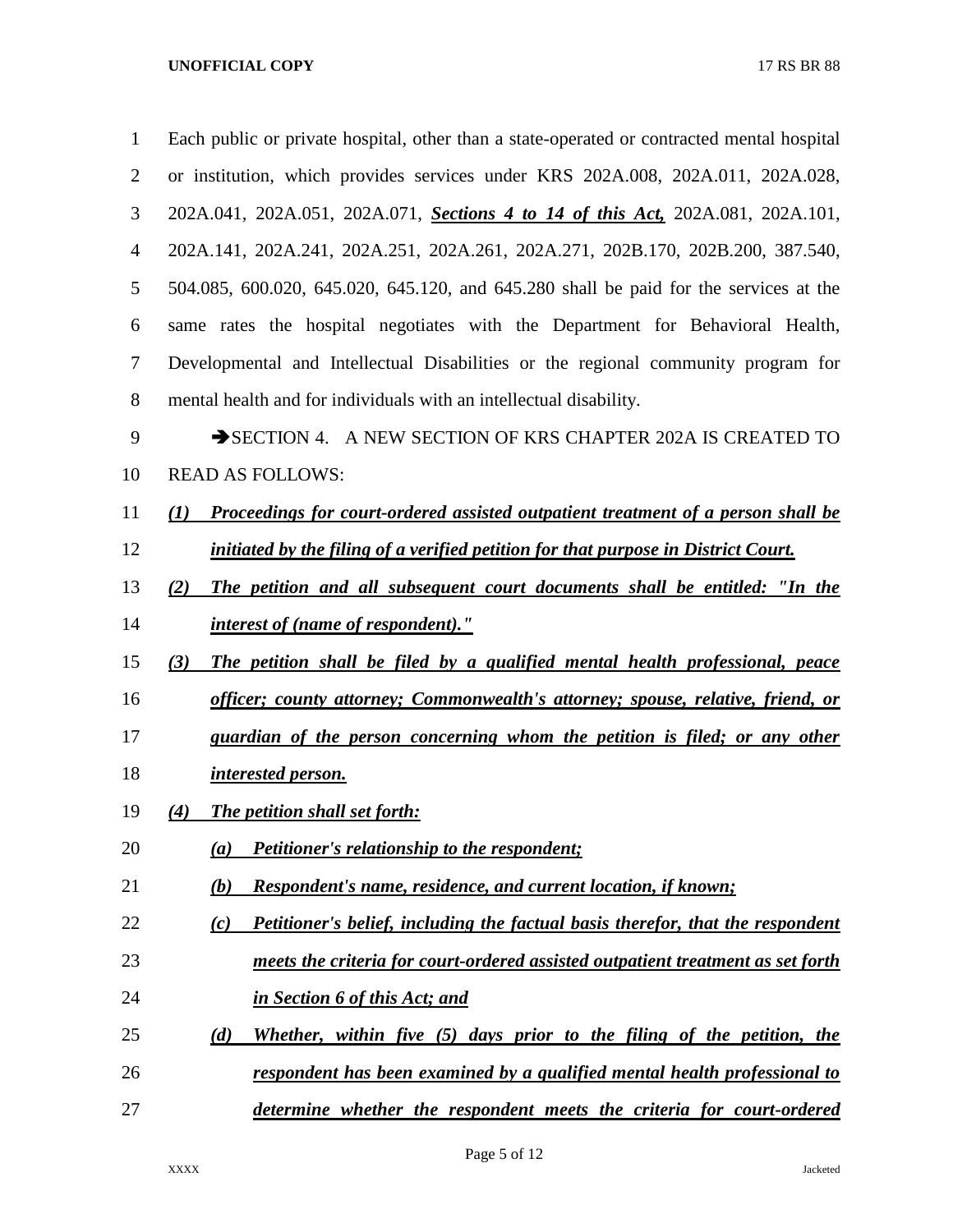| (5)<br>Upon receipt of the petition, the court shall examine the petitioner under oath as<br>to the contents of the petition. If the petitioner is a qualified mental health<br>professional, the court may dispense with the examination. |
|--------------------------------------------------------------------------------------------------------------------------------------------------------------------------------------------------------------------------------------------|
|                                                                                                                                                                                                                                            |
|                                                                                                                                                                                                                                            |
|                                                                                                                                                                                                                                            |
| If, after reviewing the allegations contained in the petition and examining the<br>(6)                                                                                                                                                     |
| petitioner under oath, it appears to the court that there is probable cause to                                                                                                                                                             |
| believe the respondent should be court-ordered to assisted outpatient treatment,                                                                                                                                                           |
| the court shall:                                                                                                                                                                                                                           |
| Order the respondent to be examined without unnecessary delay by a<br>(a)                                                                                                                                                                  |
| qualified mental health professional to determine whether the respondent                                                                                                                                                                   |
| meets the criteria for court-ordered assisted outpatient treatment set forth in                                                                                                                                                            |
| Section 6 of this Act, unless the court has already received the certified                                                                                                                                                                 |
| findings of such an examination conducted no earlier than five (5) days                                                                                                                                                                    |
| prior to the filing of the petition. The qualified mental health professional                                                                                                                                                              |
| shall certify his or her findings within seventy-two (72) hours, excluding                                                                                                                                                                 |
| <i>weekends and holidays; and</i>                                                                                                                                                                                                          |
| (b)<br>Set a date for a hearing within six (6) days from the date of the examination                                                                                                                                                       |
| under the provisions of this section, excluding weekends and holidays, to                                                                                                                                                                  |
| determine if the respondent should be court-ordered to assisted outpatient                                                                                                                                                                 |
| treatment.                                                                                                                                                                                                                                 |
| If the court finds there is no probable cause to believe the respondent should be<br>(7)                                                                                                                                                   |
| court-ordered to assisted outpatient treatment, the proceedings against the                                                                                                                                                                |
| respondent shall be dismissed.                                                                                                                                                                                                             |
| SECTION 5. A NEW SECTION OF KRS CHAPTER 202A IS CREATED TO                                                                                                                                                                                 |
| <b>READ AS FOLLOWS:</b>                                                                                                                                                                                                                    |
| The court may order that the sheriff of the county or a peace officer transport the<br>(I)                                                                                                                                                 |
|                                                                                                                                                                                                                                            |
|                                                                                                                                                                                                                                            |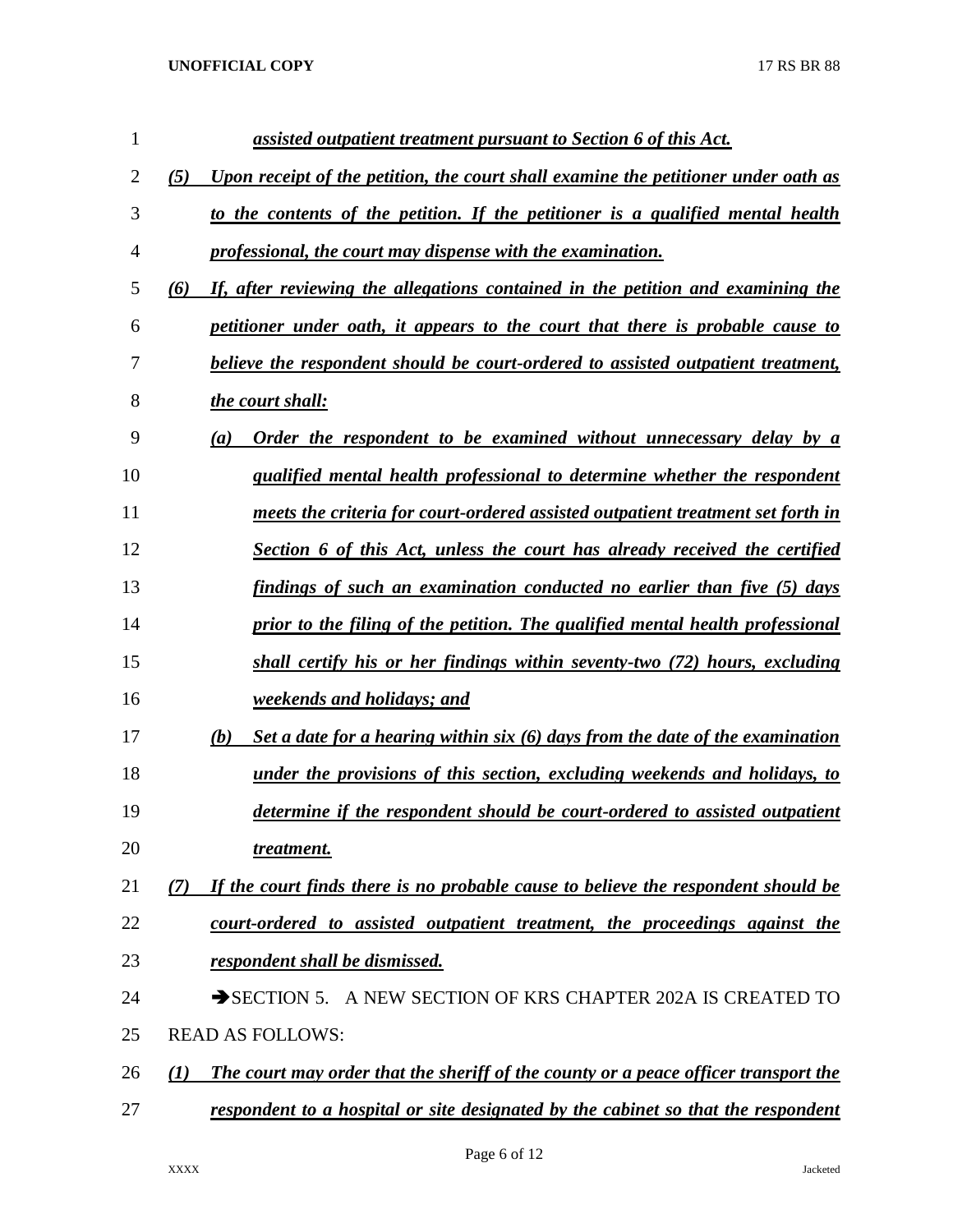| 1              | shall be examined without unnecessary delay by a qualified mental health                    |
|----------------|---------------------------------------------------------------------------------------------|
| $\overline{2}$ | professional. The sheriff or peace officer may authorize, upon agreement of a               |
| 3              | person authorized by the peace officer, the cabinet, a private agency on contract           |
| 4              | with the cabinet, or an ambulance service designated by the cabinet to transport            |
| 5              | the person to a hospital or site designated by the cabinet.                                 |
| 6              | When the court is authorized to issue an order that the respondent be<br>(2)<br>(a)         |
| 7              | transported to a hospital or site designated by the cabinet for examination,                |
| 8              | <i>the court may issue a summons.</i>                                                       |
| 9              | (b)<br>A summons so issued shall be directed to the respondent and shall                    |
| 10             | command the respondent to appear at a time and place specified in the                       |
| 11             | summons, where the respondent shall be examined by a qualified mental                       |
| 12             | health professional.                                                                        |
| 13             | a respondent who has been summoned fails to appear for the<br>(c)<br>If                     |
| 14             | examination, the court may order that the sheriff of the county or a peace                  |
| 15             | officer transport the respondent to a hospital or site designated by the                    |
| 16             | cabinet for the purpose of an examination.                                                  |
| 17             | SECTION 6. A NEW SECTION OF KRS CHAPTER 202A IS CREATED TO                                  |
| 18             | <b>READ AS FOLLOWS:</b>                                                                     |
| 19             | No person shall be court-ordered to assisted outpatient mental health treatment unless      |
| 20             | the person:                                                                                 |
| 21             | Has been involuntarily hospitalized pursuant to KRS 202A.051(11) at least two<br>(1)        |
| 22             | (2) times in the past twelve $(12)$ months;                                                 |
| 23             | Is diagnosed with a serious mental illness;<br>(2)                                          |
| 24             | Is unlikely to adequately adhere to outpatient treatment on a voluntary basis<br>(3)        |
| 25             | based on a qualified mental health professional's:                                          |
| 26             | <i><b>Clinical observation;</b></i><br>(a)                                                  |
| 27             | <b>Review of treatment history, including the person's prior history of repeated</b><br>(b) |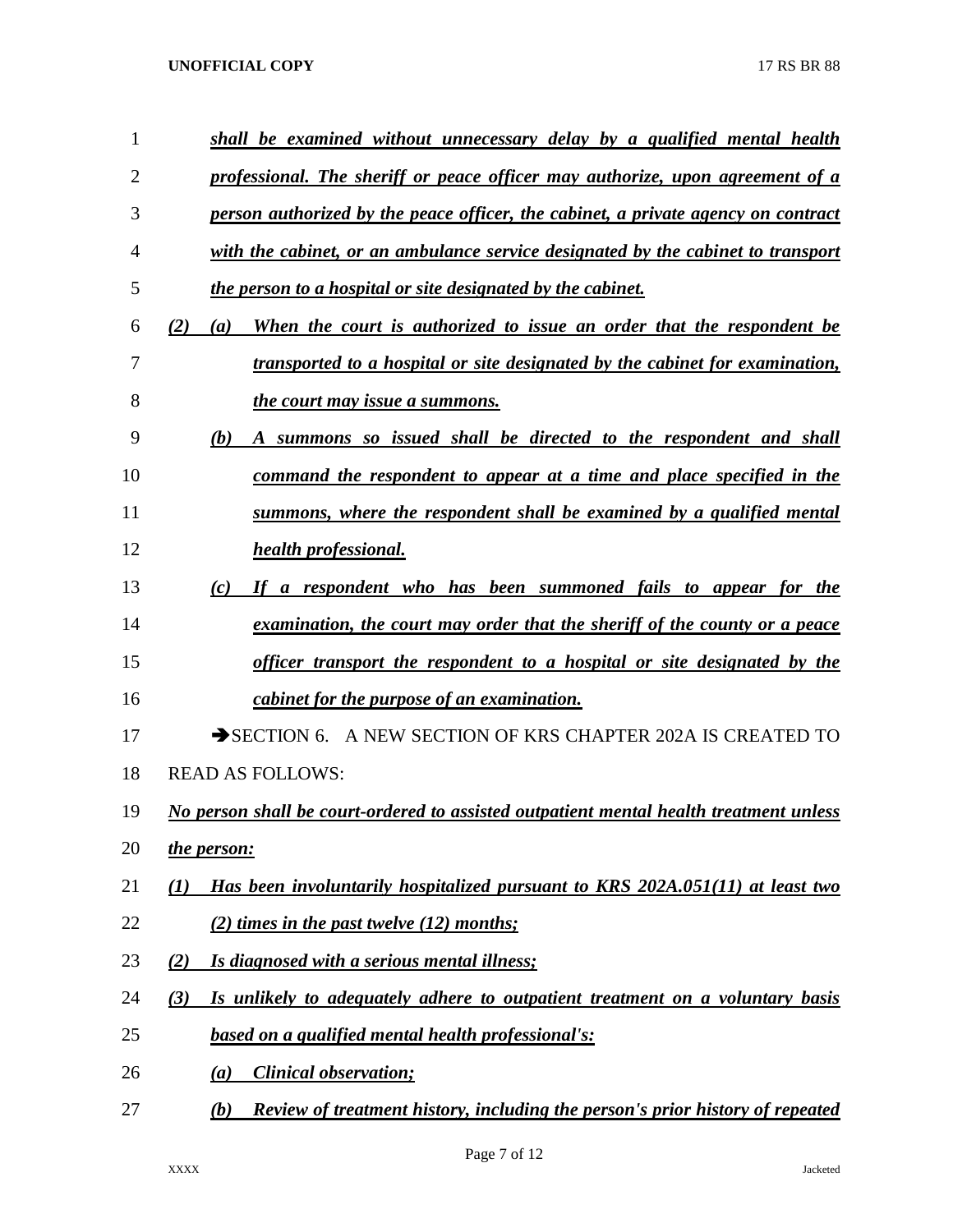| 1  | treatment nonadherence; and                                                                      |
|----|--------------------------------------------------------------------------------------------------|
| 2  | <b>Identification of specific characteristics of the person's clinical condition</b><br>(c)      |
| 3  | described as anosognosia, or failure to recognize his or her diagnosis of                        |
| 4  | serious mental illness; and                                                                      |
| 5  | Is in need of court-ordered assisted outpatient treatment as the least restrictive<br>(4)        |
| 6  | alternative mode of treatment presently available and appropriate.                               |
| 7  | SECTION 7. A NEW SECTION OF KRS CHAPTER 202A IS CREATED TO                                       |
| 8  | <b>READ AS FOLLOWS:</b>                                                                          |
| 9  | No later than the date of the hearing held pursuant to Section 4 of this Act, the                |
| 10 | qualified mental health professional who examined the respondent pursuant to Section             |
| 11 | 4 of this Act shall provide to the court and the respondent a proposed written treatment         |
| 12 | plan for the respondent for court-ordered assisted outpatient treatment, which shall             |
| 13 | have the goal of recovery. In developing a treatment plan, a qualified mental health             |
| 14 | <i>professional shall:</i>                                                                       |
| 15 | <b>Provide reasonable opportunities for the respondent to actively participate in the</b><br>(I) |
| 16 | development of the treatment plan and any modifications thereafter, and involve                  |
| 17 | <u>any other persons whom the respondent requests to have participate;</u>                       |
| 18 | (2)<br>Follow any advanced directive for mental health treatment executed by the                 |
| 19 | respondent; and                                                                                  |
| 20 | (3)<br><b>Include in the treatment plan:</b>                                                     |
| 21 | A proactive crisis plan that includes access to emergency or crisis services<br>(a)              |
| 22 | twenty-four (24) hours a day and the contact information to access such                          |
| 23 | crisis services; and                                                                             |
| 24 | (b)<br>Evidence-based practices. As used in this paragraph, "evidence-based                      |
| 25 | practices" means intervention programs, policies, procedures, and practices                      |
| 26 | <u>that have been rigorously tested, have been proven by scientific research,</u>                |
| 27 | have yielded consistent, replicable results, and have been proven safe,                          |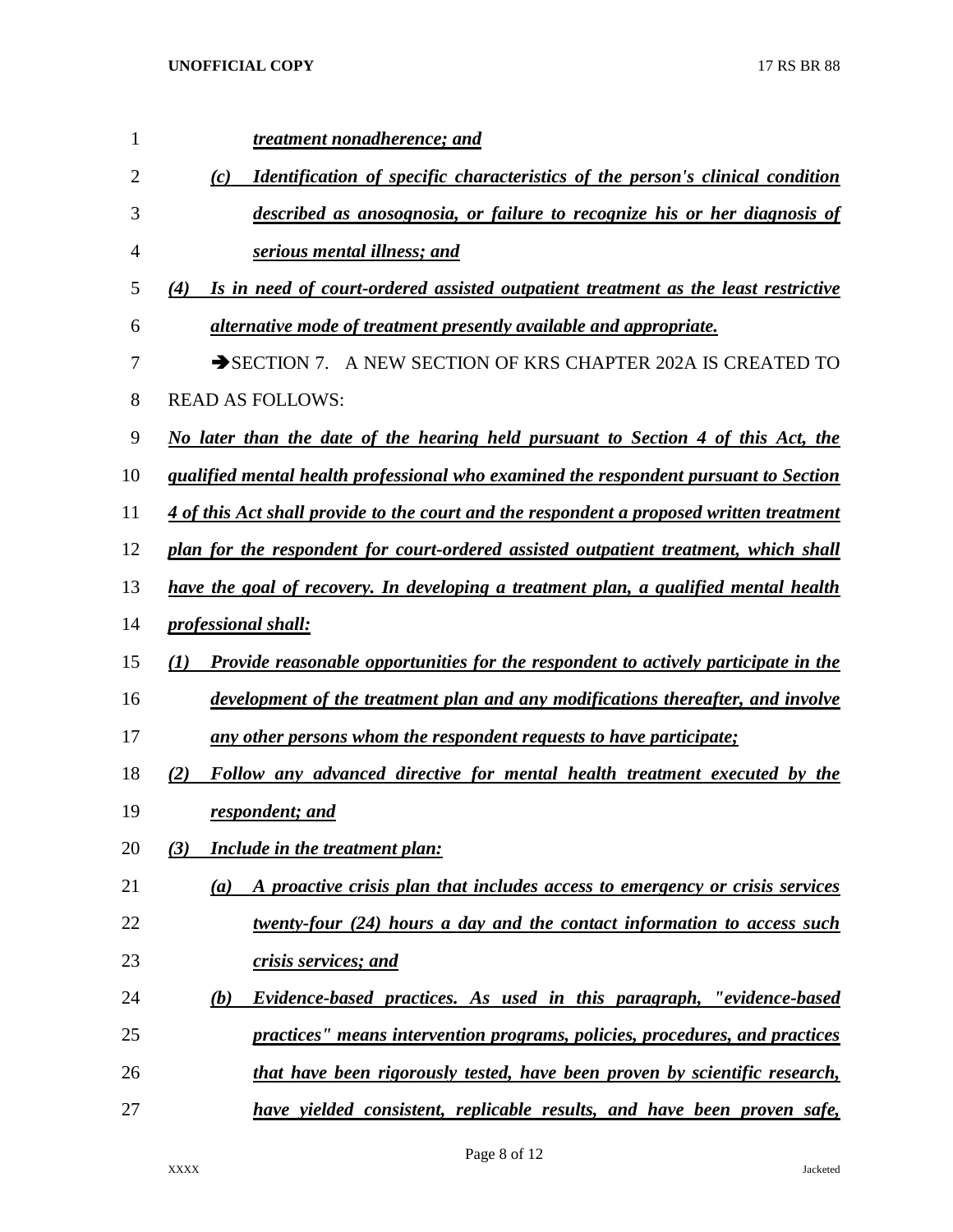| 1  | beneficial, and effective for most people diagnosed with mental illness when                |
|----|---------------------------------------------------------------------------------------------|
| 2  | <b>implemented competently. Evidence-based practices may include but are not</b>            |
| 3  | limited to psychotropic medications, psychosocial rehabilitation, recovery-                 |
| 4  | <u>oriented therapies, assertive community treatment, supported employment,</u>             |
| 5  | supported housing, and peer support services.                                               |
| 6  | SECTION 8. A NEW SECTION OF KRS CHAPTER 202A IS CREATED TO                                  |
| 7  | <b>READ AS FOLLOWS:</b>                                                                     |
| 8  | At a hearing and at all stages of a proceeding for court-ordered assisted<br>$\bf(1)$       |
| 9  | <u>outpatient treatment, the respondent shall be:</u>                                       |
| 10 | <b>Represented by counsel;</b><br>(a)                                                       |
| 11 | Accompanied by a peer support specialist or other person in a support<br>(b)                |
| 12 | relationship, if requested by the respondent; and                                           |
| 13 | Afforded an opportunity to present evidence, call witnesses on his or her<br>(c)            |
| 14 | behalf, and cross-examine adverse witnesses.                                                |
| 15 | If a respondent does not appear at the hearing, and appropriate attempts to elicit<br>(2)   |
| 16 | the respondent's appearance have failed, the court may conduct the hearing in               |
| 17 | the respondent's absence.                                                                   |
| 18 | A qualified mental health professional who recommends court-ordered assisted<br>(3)         |
| 19 | <u>outpatient treatment for the respondent shall:</u>                                       |
| 20 | Testify at the hearing, in person or via electronic means;<br>(a)                           |
| 21 | State the facts and clinical determinations which support the allegation that<br><u>(b)</u> |
| 22 | the respondent meets the criteria stated in Section 6 of this Act; and                      |
| 23 | <b>Testify in support of the treatment plan provided pursuant to Section 7 of</b><br>(c)    |
| 24 | this Act, and for each category of proposed evidence-based treatment, he or                 |
| 25 | she shall state the specific recommendation and the clinical basis for his or               |
| 26 | her belief that such treatment is essential to the maintenance of the                       |
| 27 | respondent's health or safety.                                                              |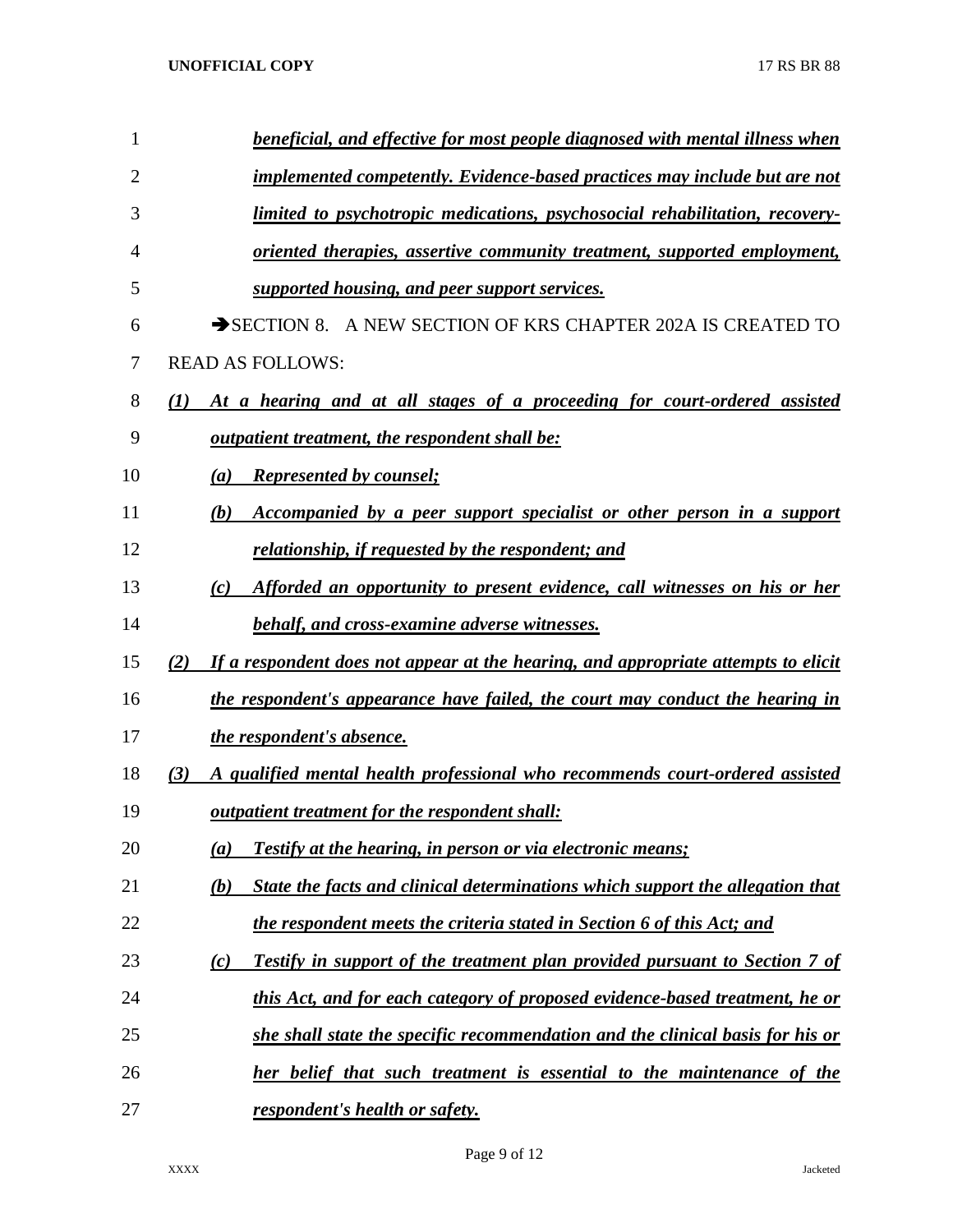| 1              | If after hearing all relevant evidence, the court does not find by clear and<br>(4)       |
|----------------|-------------------------------------------------------------------------------------------|
| $\overline{2}$ | convincing evidence that the respondent meets the criteria stated in Section 6 of         |
| 3              | this Act, the court shall deny the petition and the proceedings against the               |
| 4              | respondent shall be dismissed.                                                            |
| 5              | If after hearing all relevant evidence, the court finds by clear and convincing<br>(5)    |
| 6              | evidence that the respondent meets the criteria stated in Section 6 of this Act, the      |
| 7              | court may order the respondent to receive assisted outpatient treatment for a             |
| 8              | period of time not to exceed three hundred sixty (360) days. The court's order            |
| 9              | shall incorporate a treatment plan, which shall be limited in scope to the                |
| 10             | recommendations included in the treatment plan provided by the qualified mental           |
| 11             | <b>health professional pursuant to Section 7 of this Act.</b>                             |
| 12             | The court shall report every order for assisted outpatient treatment issued under<br>(6)  |
| 13             | this section to the Kentucky Commission on Services and Supports for                      |
| 14             | Individuals with Mental Illness, Alcohol and Other Drug Abuse Disorders, and              |
| 15             | Dual Diagnoses established pursuant to KRS 210.502.                                       |
| 16             | SECTION 9. A NEW SECTION OF KRS CHAPTER 202A IS CREATED TO                                |
| 17             | <b>READ AS FOLLOWS:</b>                                                                   |
| 18             | If the court orders assisted outpatient mental health treatment pursuant to Section 8 of  |
| 19             | this Act, the court shall appoint an outpatient provider agency recognized by the         |
| 20             | cabinet which shall assemble a multi-disciplinary team. The multi-disciplinary team       |
| 21             | shall regularly monitor the person's adherence to the conditions of the order and         |
| 22             | regularly report this information to the court that ordered the person's release. Reports |
| 23             | may be provided in written format, in person, or via electronic means, at the court's     |
| 24             | discretion.                                                                               |
| 25             | $\rightarrow$ SECTION 10.<br>A NEW SECTION OF KRS CHAPTER 202A IS CREATED                 |
| 26             | TO READ AS FOLLOWS:                                                                       |
| 27             | A person's substantial failure to comply with a court order for assisted outpatient       |
|                |                                                                                           |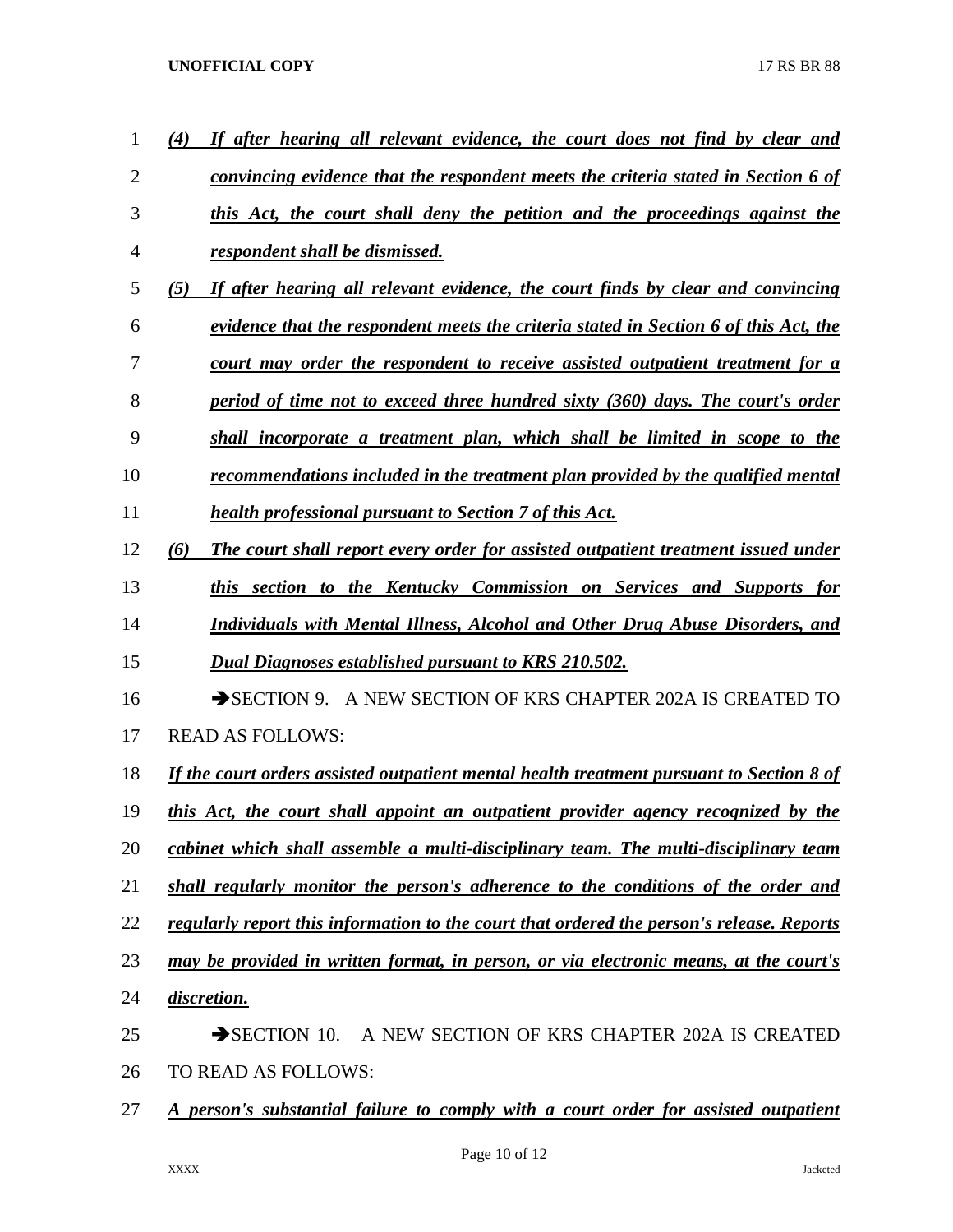| $\mathbf{1}$   | treatment may constitute presumptive grounds for an authorized staff physician to        |
|----------------|------------------------------------------------------------------------------------------|
| $\overline{2}$ | order a seventy-two (72) hour emergency admission pursuant to KRS 202A.031.              |
| 3              | Failure to comply with an order for assisted outpatient treatment shall not be grounds   |
| 4              | to find the person in contempt of court.                                                 |
| 5              | SECTION 11. A NEW SECTION OF KRS CHAPTER 202A IS CREATED                                 |
| 6              | TO READ AS FOLLOWS:                                                                      |
| 7              | At any time during the period of an order for court-ordered assisted outpatient<br>(1)   |
| 8              | <u>treatment, the person subject to the order may move the court to stay, vacate, or</u> |
| 9              | modify the order.                                                                        |
| 10             | (2)<br>As used in this subsection, "material change" means an addition or<br>(a)         |
| 11             | deletion of a category of services to or from a treatment plan.                          |
| 12             | If a treating qualified mental health professional proposes a material<br>(b)            |
| 13             | change to the court-ordered treatment plan, he or she shall apply to the                 |
| 14             | court for approval of the proposed change. Not later than five (5) days after            |
| 15             | receiving the application, excluding weekends and holidays, the court shall              |
| 16             | hold a hearing. If the person under order informs the court that he or she               |
| 17             | agrees to the proposed material change, the court may approve such change                |
| 18             | without a hearing.                                                                       |
| 19             | Within thirty (30) days of the expiration of an order for assisted outpatient<br>(3)     |
| 20             | treatment, the original petitioner may petition the court for an additional period       |
| 21             | <i>court-ordered assisted outpatient treatment.</i><br>The procedures for the            |
| 22             | consideration of the petition shall be identical to the procedures provided in           |
| 23             | <u>Sections 4 to 14 of this Act, except that the parties may mutually agree to waive</u> |
| 24             | the requirement of a new hearing. The person under order shall be represented            |
| 25             | by an attorney in responding to the petition for an additional period of court-          |
| 26             | <u>ordered</u> assisted outpatient treatment.                                            |
| 27             | A NEW SECTION OF KRS CHAPTER 202A IS CREATED<br>$\rightarrow$ SECTION 12.                |

Page 11 of 12